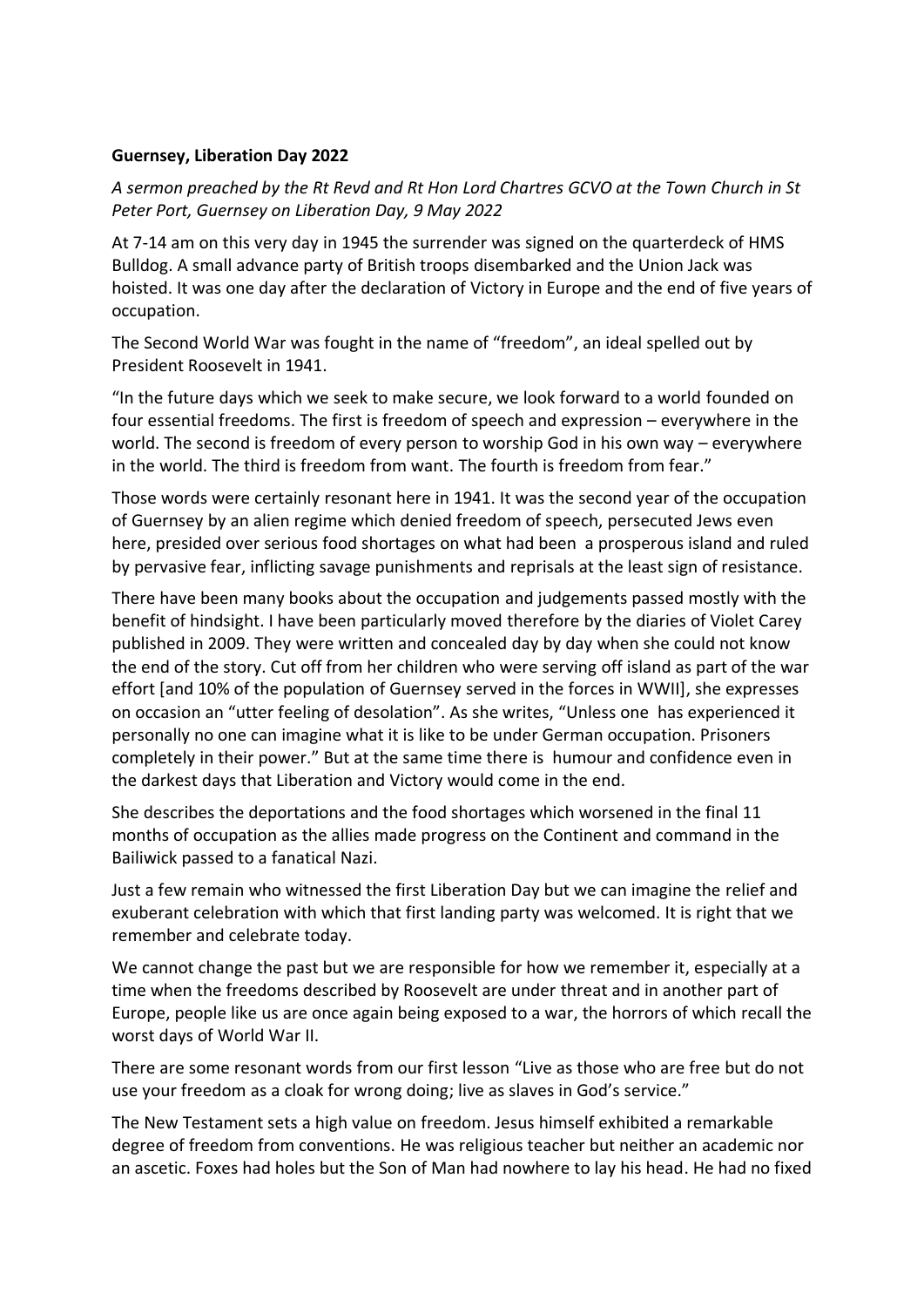home and ate with all and sundry. He was unusually open to children and women, even Samaritans.

But by contrast some versions of Christianity have been highly controlling and even coercive. There is a dramatic picture in Dostoevsky's novel "Brothers Karamazov" of a confrontation between Jesus and a representative of the ecclesiastical hierarchy which claimed to rule in his name. Jesus is silent while the Cardinal Inquisitor General reproaches him for a lack of compassion for the spiritually second rate. "I tell you that man has no more tormenting care than to find someone to whom he can hand over as quickly as possible that gift of freedom with which the miserable creature is born." In the end maintaining his silence Christ simply kisses the old man on the lips and melts into the crowd.

In  $17<sup>th</sup>$  century England after the abolition of censorship and the breakdown of episcopal and royal government there was an orgy of destructive fanaticism. Even the revolutionary poet John Milton was moved to declare that "Liberty hath a sharp and double edge fit only to be handled by just and virtuous men."

In our own day the phenomenon of ideologically or religiously inspired terrorism has forced us to think again about the limits of freedom.

Contemplating the devastation of Europe and especially the despoiling of this island in 1945, the evil of coercive ideologies and regimes was appallingly clear. In consequence in the post war period there were efforts to enshrine in international law protection for the freedom of the individual from external oppression. The cry of the prophet Isaiah still needs to be heard today in the context of the vastly enhanced power of the modern state to control every aspect of our lives. "Proclaim liberty to the captives and let the oppressed go free."

Christians have been allies in this campaign but the Christian tradition also looks for liberation from enslavement to inner dispositions which express themselves in various kinds of addiction to alcohol, drugs, status, sex and money. All these arise from a deficiency in self-giving love and cannot be cured by simple prohibitions.

Christian freedom rejoices in the emancipation of the individual from dependence and the entry into independence. But freedom should not stop at freedom **from** external constraint and various forms of external enslavement. It should lead on to freedom **for** self-giving love without any hidden agendas or possessiveness. **Dependence** should give way to **independence** which is the essential pre-condition for the creative **interdependence** of loving relationships.

Sometimes this will mean abridging individual freedoms in the wider interests of society. Guernsey during the pandemic accepted this kind of restriction of individual liberty to protect our neighbours from deadly disease. We should be watchful however that the new magisterium does not develop an excessive taste for minute surveillance of our lives.

The alternative to freedom is not only external coercion but an inner condition in which we are the slaves of destructive addictions or immobilised by fear. The risk averse life is just as diminished as the life in thrall to narcotics.

Christian freedom rejects determinism and holds that choice is a moral reality. We are commanded to "live as those that are free, but not to use our freedom as a cloak for wrong doing but live as slaves in God's service."